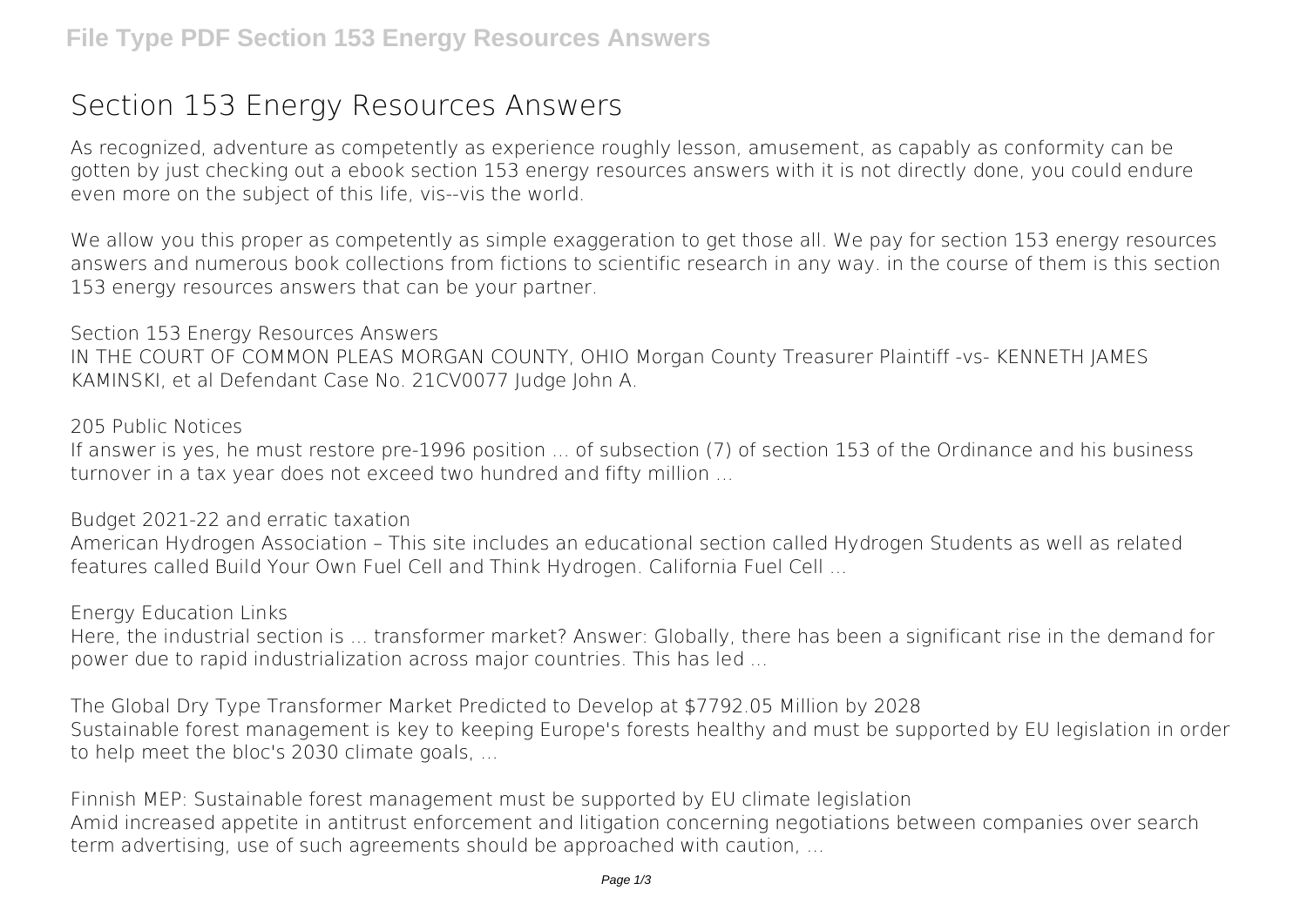*Avoiding Antitrust Issues In Search Term Ad Agreements*

Today's batch of burning questions, my smart-aleck answers and the real deal: Question: I've noticed the French Broad River has been really muddy looking after recent rains, especially in the area of ...

*Answer Man: Pratt & Whitney site sediment issue? New interchange to bump another project?* He is a former chair of the American Bar Association section of environment, energy and resources, where he led the section's 10,000 members. He is a Fellow of the American College of ...

*Resolving Interstate Water Disputes: Litigation May Not Be the Answer* Welcome to "Sunday Morning Futures." I'm Maria Bartiromo. Today, breaking news, with President Trump still fightin ...

*'Sunday Morning Futures' on Trump's Big Tech lawsuit, US-China relations*

The Information Resources ... section provides links to biomass-related websites and organizes them into the categories to facilitate your search for related information. This page provides a list of ...

*Information Resources*

The school competes in the Vine Valley Athletic League and North Coast Section. Each position is ... by Napa Valley Unified School District human resources. The season typically begins in June ...

*Sports Capsule: 'Lucky Charm Luke' strikes again*

The Cocktail Guru, Jonathan Pogash, shares some festive recipes to help you celebrate Independence Day! Rhode Show Content Disclaimer: The information, advice and answers displayed in The Rhode Show ...

*Festive cocktails to celebrate Independence Day*

Golden is among the lawmakers pressing Congress to clear the way for construction of the Global War on Terrorism Memorial authorized in 2017 in a section ... on Energy and Natural Resources ...

*Maine congressman, others press for Global War on Terrorism Memorial in DC*

Rule 37 was created to ensure that companies didn't drill too close to an existing pad site to avoid tapping into overlapping pools of minerals. The Railroad Commission of Texas is allowed to grant ...

*Rule 37 allows Texas oil and gas companies to take residents' minerals without payment* Geothermal energy is the essential answer to the current global de-carbonization ... price of the power can no longer<br>Page 2/3